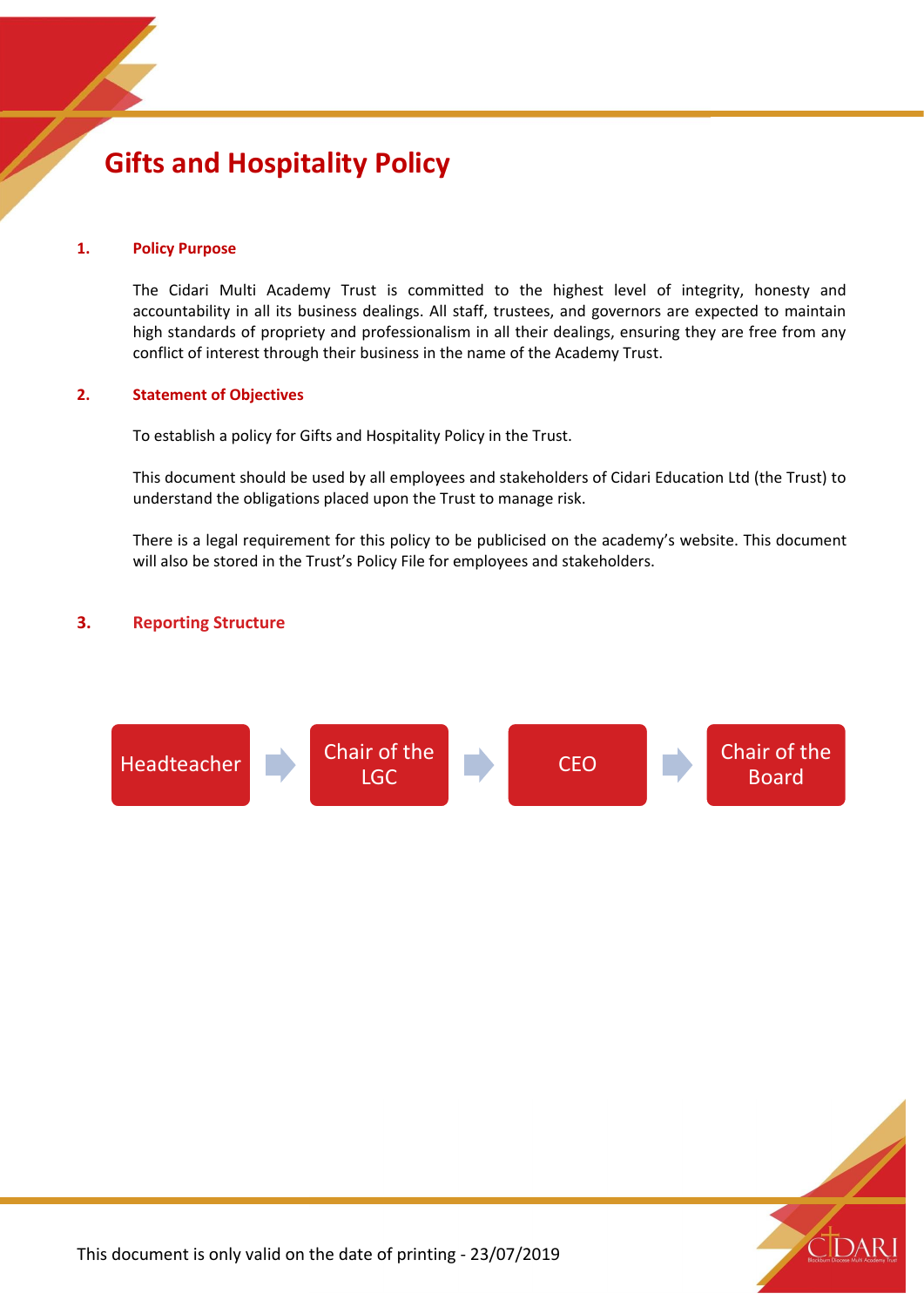#### **4. Policy Detail**

#### **1. Background**

1.1 The Cidari Multi Academy Trust is committed to the highest level of integrity, honesty and accountability in all its business dealings. All staff, trustees, and governors are expected to maintain high standards of propriety and professionalism in all their dealings, ensuring they are free from any conflict of interest through their business in the name of the Academy Trust.

1.2 In order to protect all individuals associated with the Trust, and the reputation of the Trust and its academies, from accusations of bribery or corruption staff, trustees, and governors must take extreme care that none of their dealings, directly or indirectly, could be deemed as a reward or benefit, in line with the Prevention of Fraud and Bribery Act 2010. This Act makes it a criminal offence to:

- offer, promise or give a bribe
- request, agree to or accept a bribe

• (by an organisation) fail to prevent bribery by those acting on its behalf ('associated persons') to obtain or retain business or a business advantage for the organisation. Under this Act, a bribe is 'a financial or other advantage' offered, promised or given to induce a person to perform a relevant function or activity improperly, or reward them for doing so.

1.3 The Trust and each academy will hold a Gifts and Hospitality Register. All gifts/ hospitality over the value of £25 must be recorded in the Gifts and Hospitality Register.

#### **2. Definitions**

2.1 A Gift is any item or service, award, prize or any other benefit which is received free of charge; or personally offered at a discounted rate or on terms not available to the general public or which might be seen to compromise the personal judgment or integrity of the recipient.

2.2 Hospitality is the offer of food, drink, accommodation or entertainment or the opportunity to attend any cultural or sporting event not available to the general public.

#### **3. Dealing with Gifts and Hospitality**

3.1 The Trust expects staff, trustees, and governors to exercise the utmost discretion in giving and accepting gifts and hospitality when on Trust or academy business. Particular care should be taken about a gift from a person or organisation that has, or is hoping to have, a contract with our organisation. In any case of doubt advice should be sought from the CEO or Trust Finance Officer.

3.2 Staff, trustees and governors must not make use of their official position to further their private interests or those of others.

3.3 Staff, trustees and governors must not accept gifts, hospitality or benefits of any kind from a third party where it might be perceived that their personal integrity is being compromised, or that the Trust/academy might be placed under an obligation.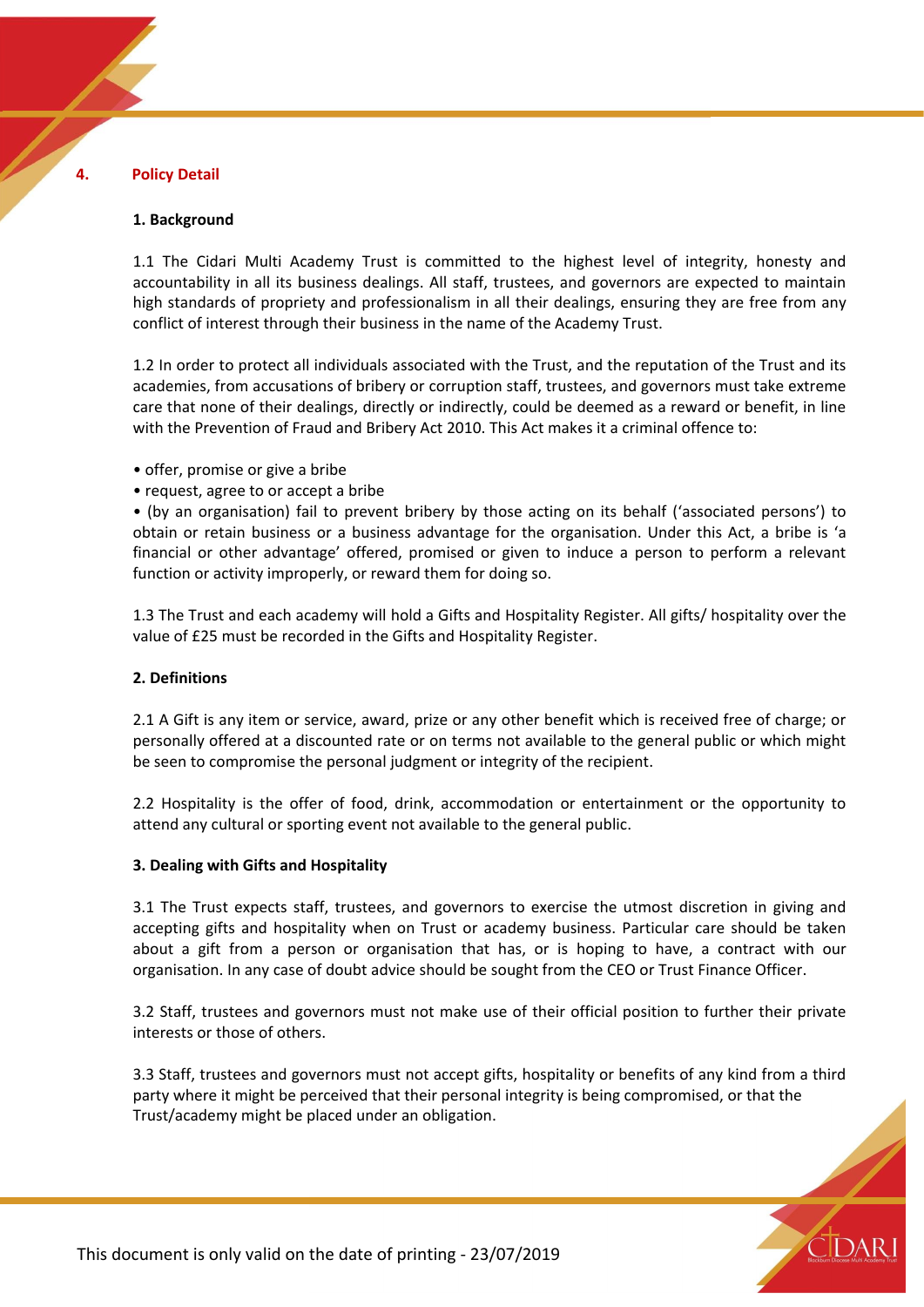3.4 Gifts of low intrinsic value such as promotional calendars or diaries, or small tokens of gratitude, can be accepted. If there is any doubt as to whether the acceptance of such an item is appropriate, individuals should decline the gift or refer the matter to the academy CEO or Trust Finance Officer.

3.5 It is common for appreciative parents and pupils to register their thanks for the work of staff in the form of a small personal gift. If these are valued at less than £25 these are perfectly acceptable without reference to senior members of staff. These will not need to be recorded in the register. Where gifts valued over £25 are accepted, these should be recorded in the register.

3.6 Where a more valuable gift, benefit or service is offered which is to the good of the academy, rather than an individual, it must be referred to the CEO or, if in the case of the CEO, to the Trust Finance Officer for approval within their discretion; if acceptable, these items must be recorded in the register.

3.7 Hospitality such as working lunches, coffees etc. are perfectly acceptable where it is appropriate to offer or receive these in support of good relationships with visiting staff or business colleagues. Modest hospitality, provided it is reasonable in the circumstances, should be similar to the scale of hospitality which the Trust as an employer would be likely to offer. These would not be added to the register. Hospitality received above this level should be recorded in the register.

3.8 If a member of staff, trustee or governor is offered a gift or hospitality whilst involved in the procurement of goods and services, tenders for work or when liaising with anyone conducting business with the school (other than light refreshments) it is their responsibility to discuss this with the Trust Finance Officer immediately.

3.9 If not accepting a gift would be regarded as causing offence (such as a sudden and unexpected gift or one where refusal could cause cultural offence) the item should be accepted. The matter should then be brought to the attention of the Trust Finance Officer as soon as possible who may decide to return the gift, or may donate it to a school raffle/ fair or a charitable cause.

3.10 Examples of gifts or hospitality that should not be accepted are cash or monetary gifts; gifts or hospitality offers to a member of your family; gifts or hospitality from a potential supplier or tenderer in the immediate period before tenders are invited or during the tender process; staff, trustee or governor attendance at sporting and cultural events at the invitation of suppliers, potential suppliers or consultants. (Where it is considered that there is a benefit to the Trust or one of its academies in a member of staff, trustee or governor attending a sponsored event, the attendance must be formally approved and registered by the Trust Finance Officer).

3.11 Where a gift is received on behalf of the academy, the gift remains the property of the academy. The gift may be required for display or it may, with the Headteacher's approval, remain in the care of the recipient. Unless otherwise agreed, the gift should be returned to the academy on or before the recipient's last working day.

3.12 Gifts are sometimes offered by suppliers with the purchase of items. All such special offer gifts are the property of the academy and must be used accordingly.

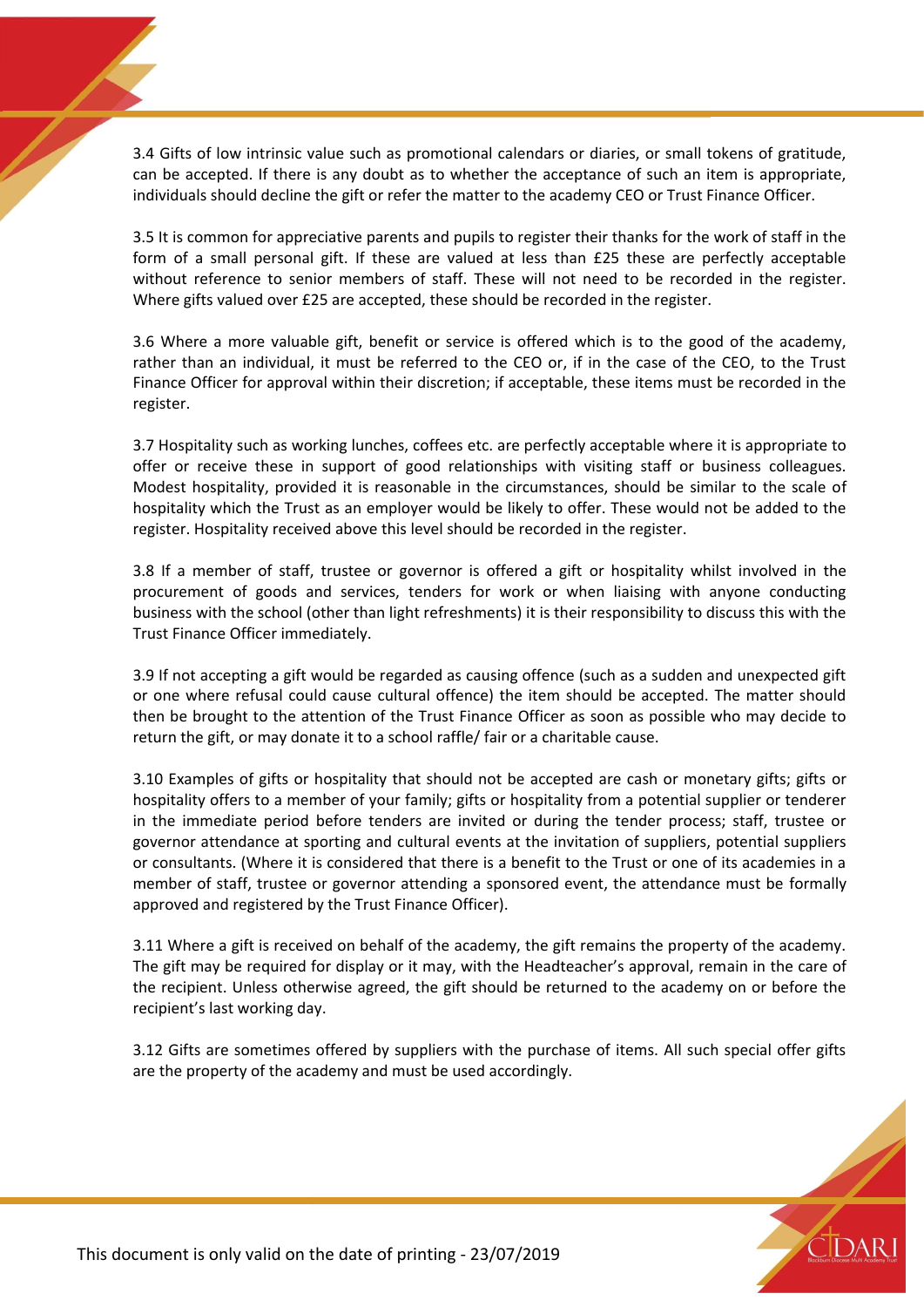## **4 Giving Gifts and Hospitality**

4.1 The Trust and its academies will not normally give gifts to other individuals or organisations. If gifts are given, staff must ensure that the decision is fully documented in the Gift and Hospitality Register and has regard to the propriety and regularity of the use of public funds. This does not apply to the award of gifts, prizes etc. related to the achievement of pupils e.g. attainment or merit awards.

4.2 Where hospitality is provided by the Trust or its academies this should be approved in advance by the Finance Officer or local Business Manager. In approving hospitality the Finance Officer / Business Manager should ensure it is not in breach of the UK Bribery Act 2010 and also that the costs are appropriate for a publically funded organisation. Hospitality such as working lunches, coffees etc. and modest hospitality in the form of meals etc. are perfectly acceptable where it is appropriate to offer or receive these in support of good relationships with visiting staff or business colleagues (but not for their family or friends). These would not be added to the register. Hospitality provided above this level should be recorded in the register.

## **5 Non Compliance**

5.1 In the case where it is believed a member of staff, trustees, and governors has not declared a gift or hospitality then a formal investigation will be instigated by the CEO /Finance Officer. If misconduct is indicated, this may take the form of disciplinary procedures in the case of employees.

## **5. Risk Management**

The Trust's Business Plan reflects that Gifts and Hospitality is a key responsibility. With regard to this the Trust will seek to mitigate against risk through managing Gifts and Hospitality in an efficient, effective and economic manner.

# **6. Funding**

No funds are required to uphold this policy as all actions arising will be dealt with under the Trust's normal course of business.

# **7. Training**

There are no training requirements for stakeholders of the Trust.

# **8. Record Keeping**

It is essential that all information is accurately recorded and maintained primarily within the academy to ensure the service is delivered in line with this policy. The methods and procedures of record keeping, to be followed, are contained within the guidance and procedures.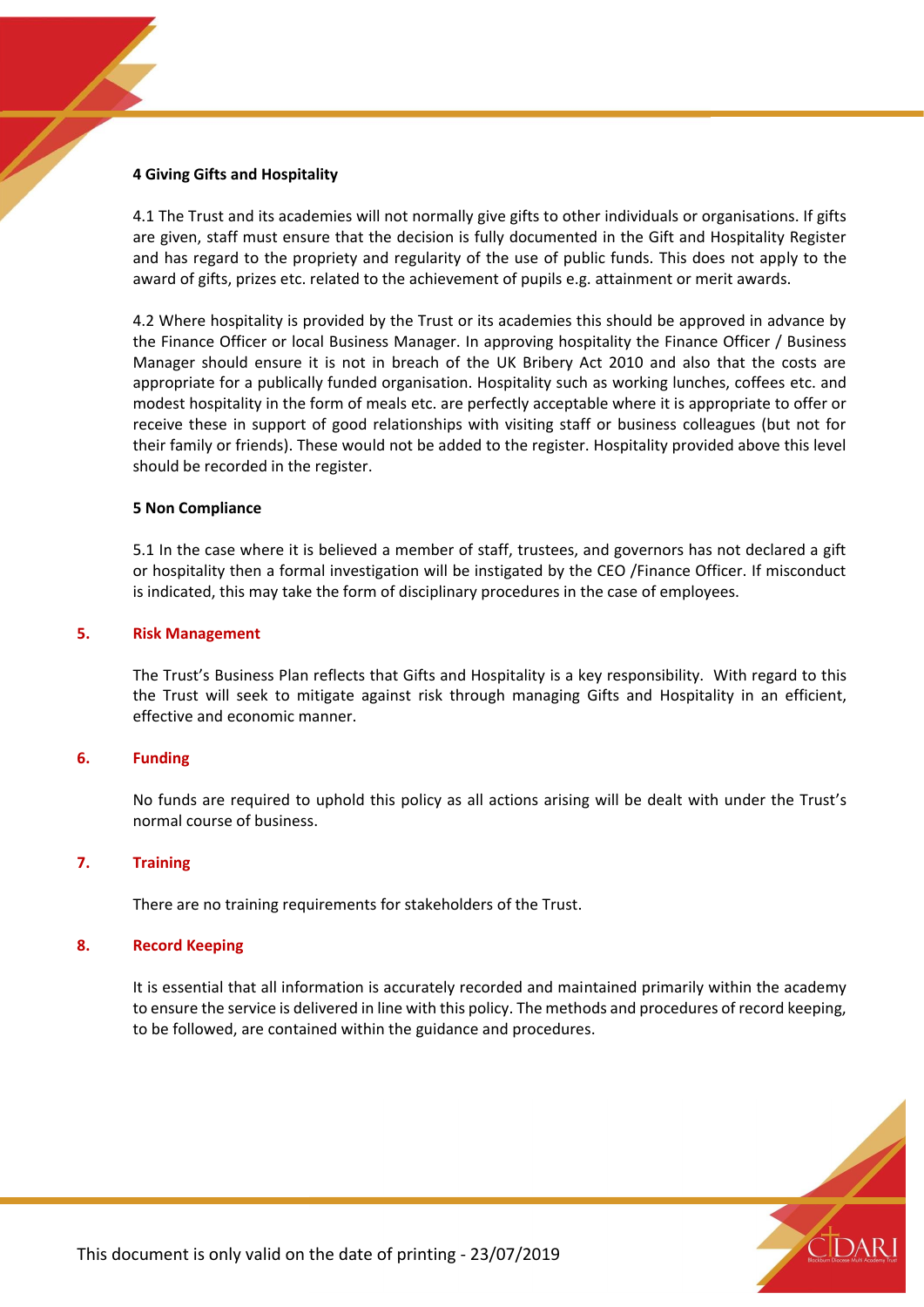# **9. Performance Management/Monitoring and Reporting**

The Trust will seek to involve employees and stakeholders in the review of performance either as part of normal monitoring meetings or via separate individual academy meetings.

# **10. The Board and the Executive Leadership Team**

The Board will receive regular updates on the implementation of the Gifts and Hospitality Policy so that they can have assurance that it is operating effectively in practice.

The Executive Leadership Team has responsibility for overseeing the Gifts and Hospitality Policy.

The Cidari Administrator / PA will provide support.

Overall responsibility for ensuring full 100% compliance will rest with the Executive Leadership Team.

## **11. Equality and Diversity**

This policy complies with current Equality and Diversity legislation to ensure equality of treatment for all without discrimination or prejudice. The policy will pay particular regard to ensure it is sensitive to such diversities surrounding access to academies and delivery of the curriculum.

# **12. Strategic Aspiration Aims**

The Trust will have a number of aspirations to improve service to stakeholders. Two of the main current aims under this policy are:

- To become an 'Employer of Choice'
- To provide high quality education

#### **13. Future Reviews**

The Trust will review the Gifts and Hospitality Policy annually or sooner if required by statutory, regulatory or best practice requirements or the need to update following reviews of other policies.

The Executive Leadership Team will be responsible for this review and ensuring this policy and the procedures supporting its implementation remain up to date.